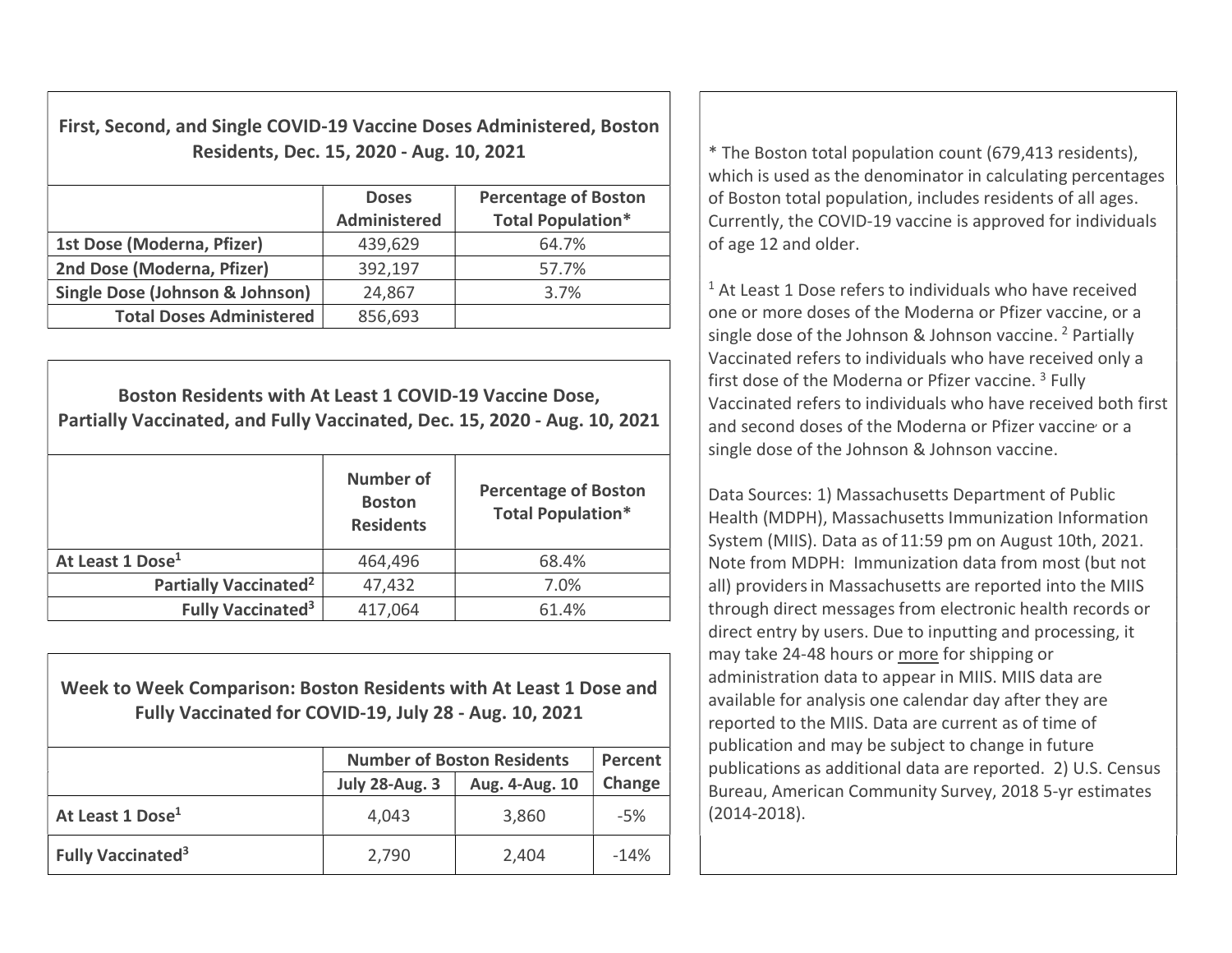

\* Total number of individuals receiving their initial dose in the 10-week period.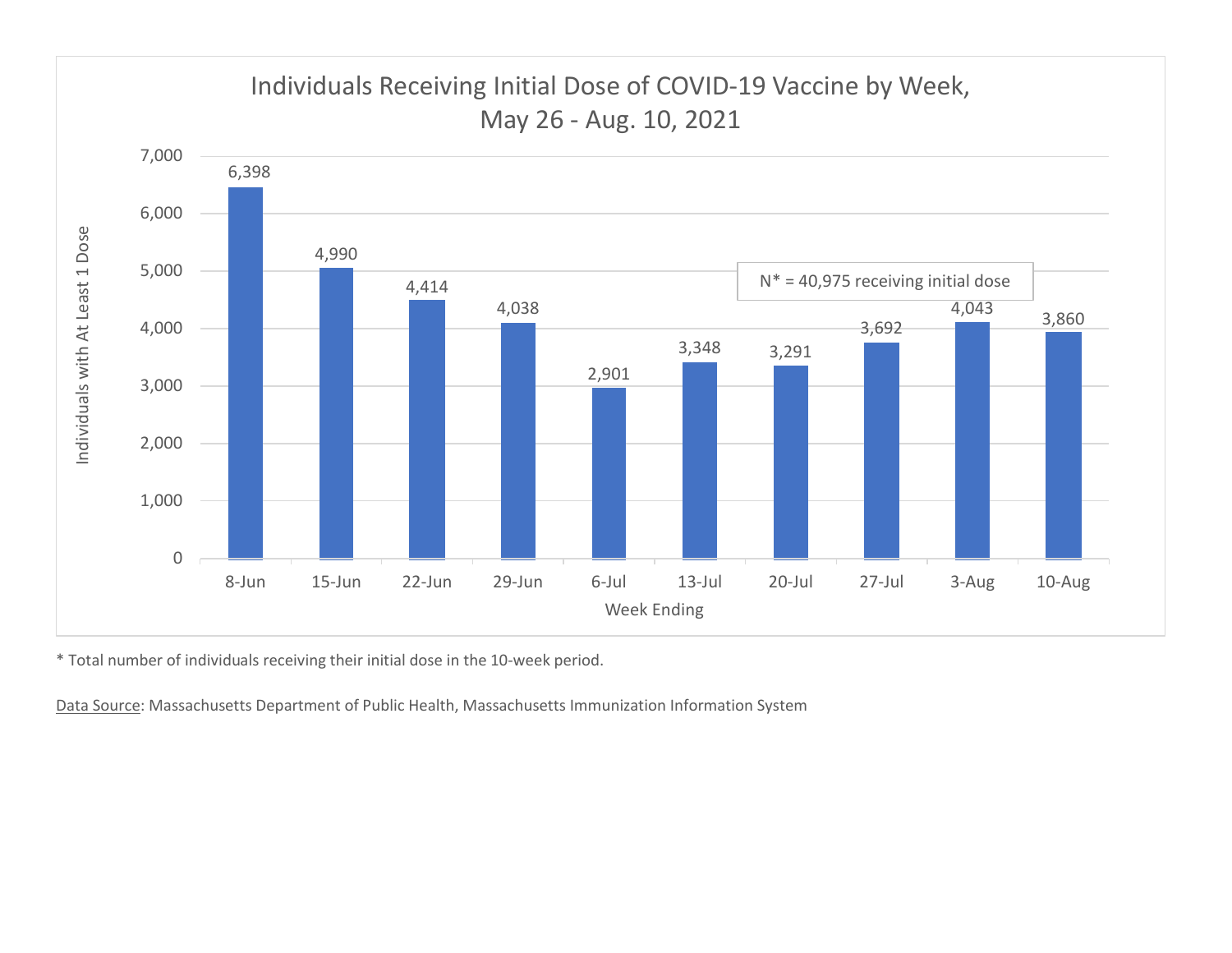

\* Total number of individuals receiving their final dose in the 10-week period.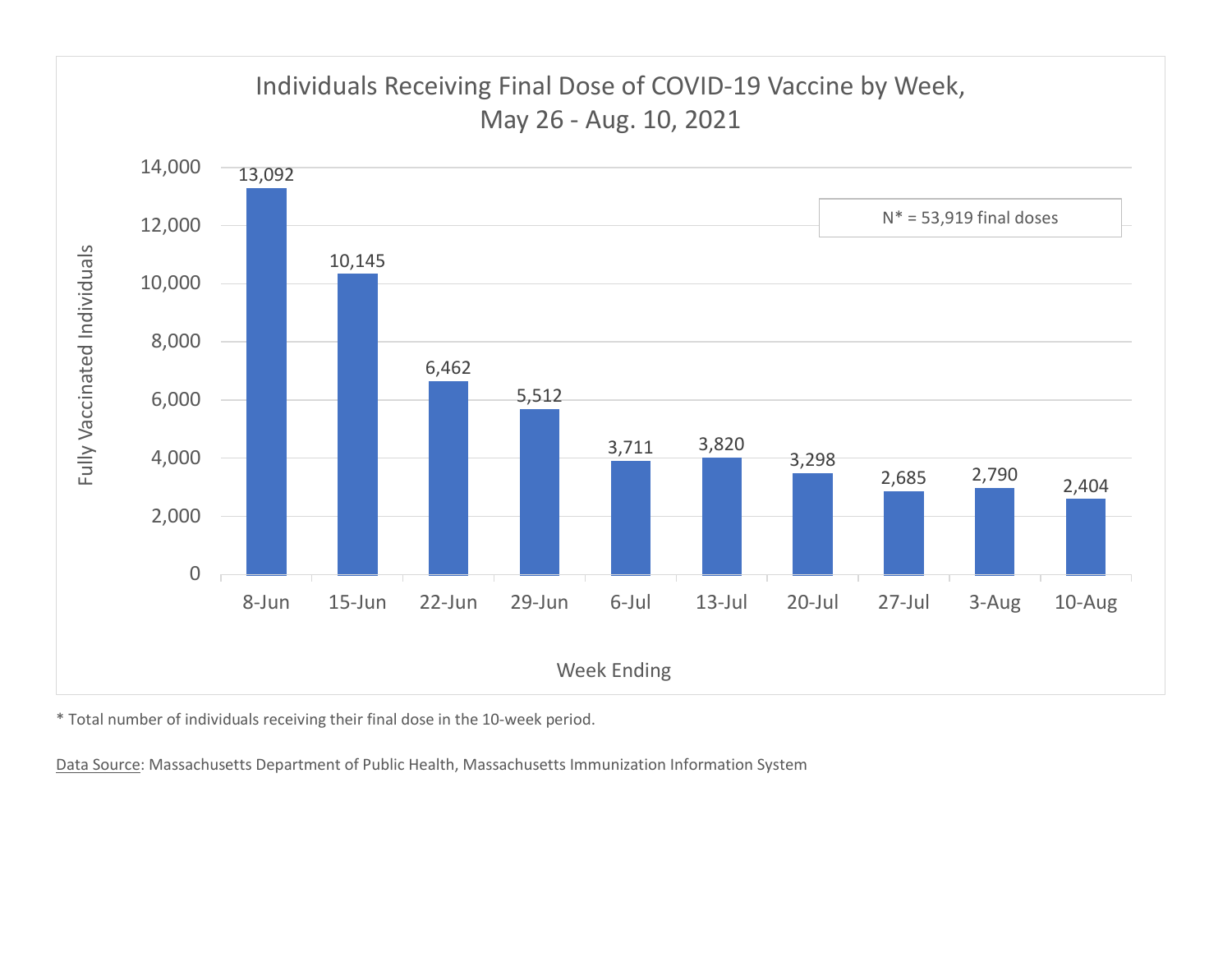

Data Source: Massachusetts Department of Public Health, Massachusetts Immunization Information System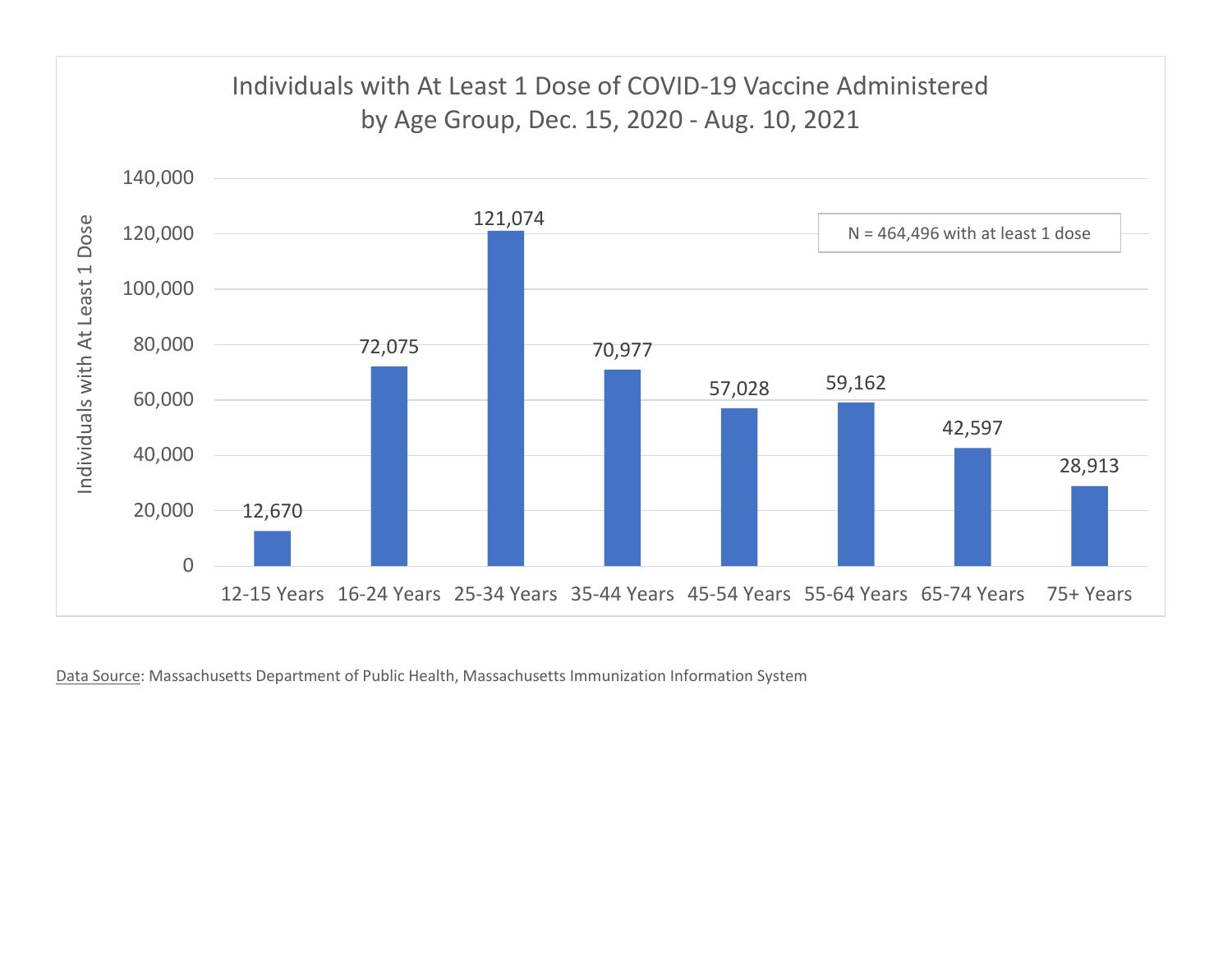

IMPORTANT NOTE: On August 12, 2021, an error in the population estimate previously used to generate percentage of vaccinated for the 12-15 year age group was identified and has been corrected in this report. As of August 16, 2021, all previously published BPHC Weekly Vaccine reports have been updated with the correct percentages for this age group and are available at: www.bphc.org/whatwedo/infectious-diseases/Infectious-Diseases-A-to-Z/covid-19/covid-19vaccine/Pages/COVID-19-Weekly-Report.aspx.

Percentage of overall Boston population with at least 1 dose = 68.4%.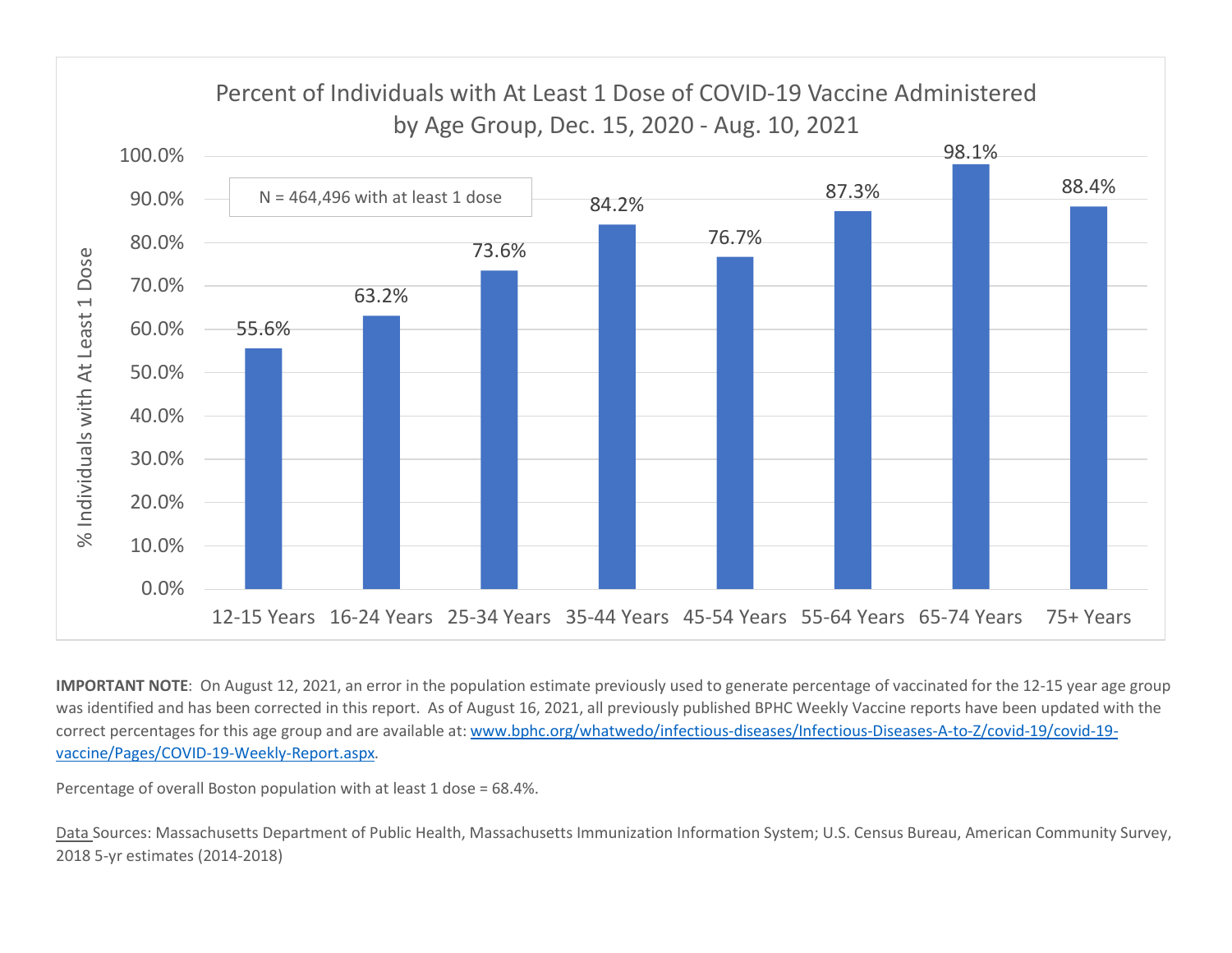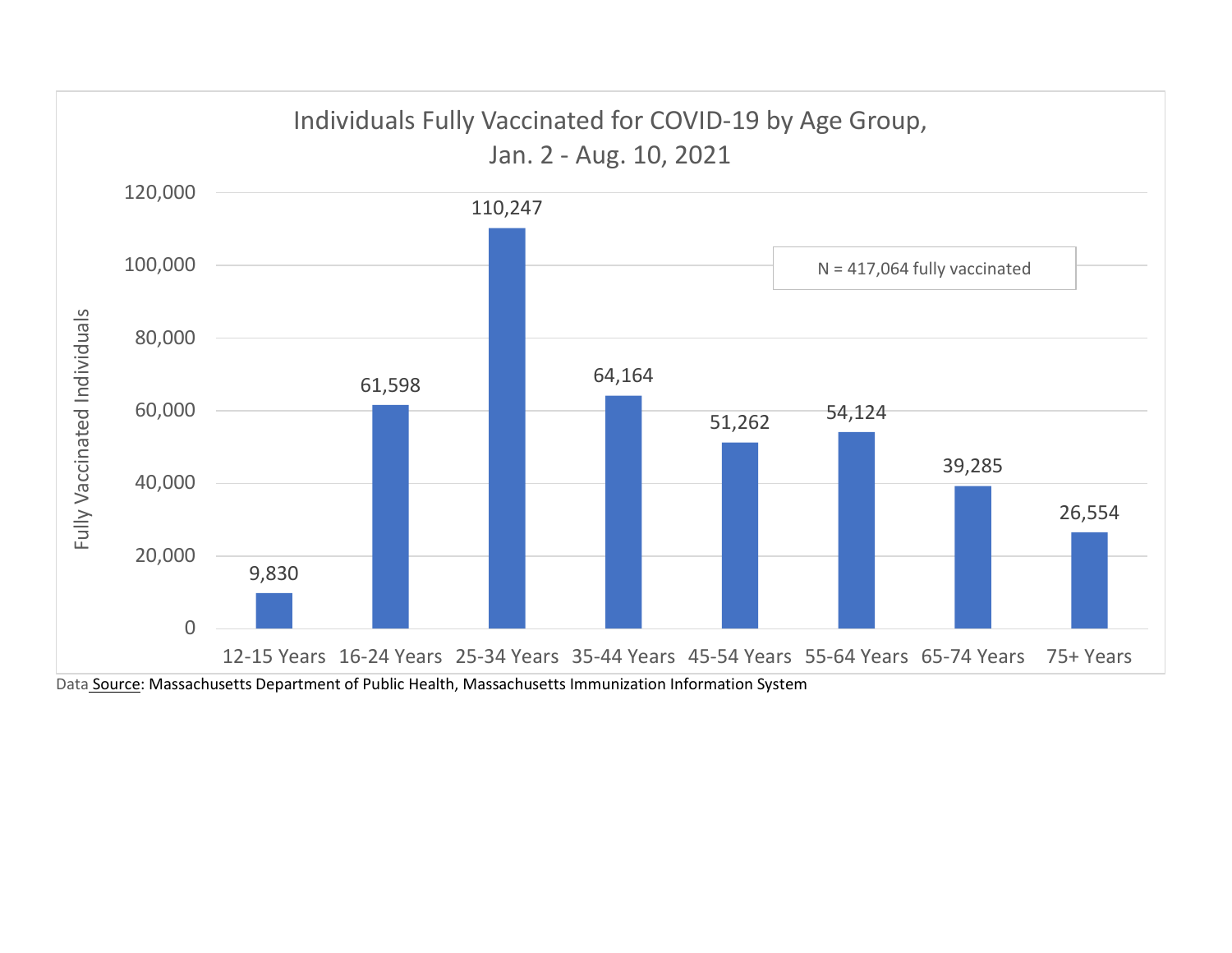

IMPORTANT NOTE: On August 12, 2021, an error in the population estimate previously used to generate percentage of vaccinated for the 12-15 year age group was identified and has been corrected in this report. As of August 16, 2021, all previously published BPHC Weekly Vaccine reports have been updated with the correct percentages for this age group and are available at https://www.bphc.org/whatwedo/infectious-diseases/Infectious-Diseases-A-to-Z/covid-19/covid-19 vaccine/Pages/COVID-19-Weekly-Report.aspx.

Percentage of overall Boston population fully vaccinated = 61.4%.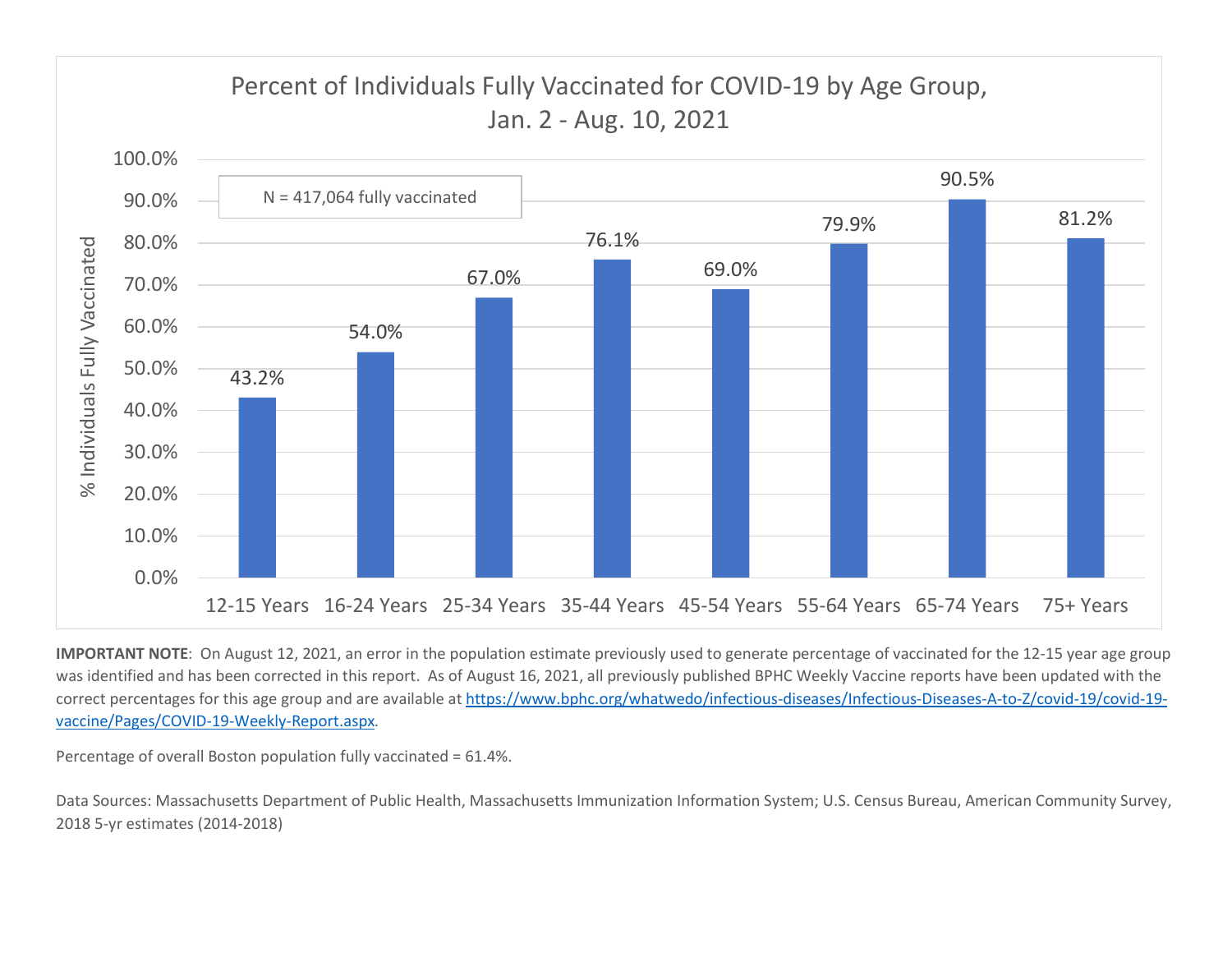

Asian/PI = Asian, Native Hawaiian, and Pacific Islander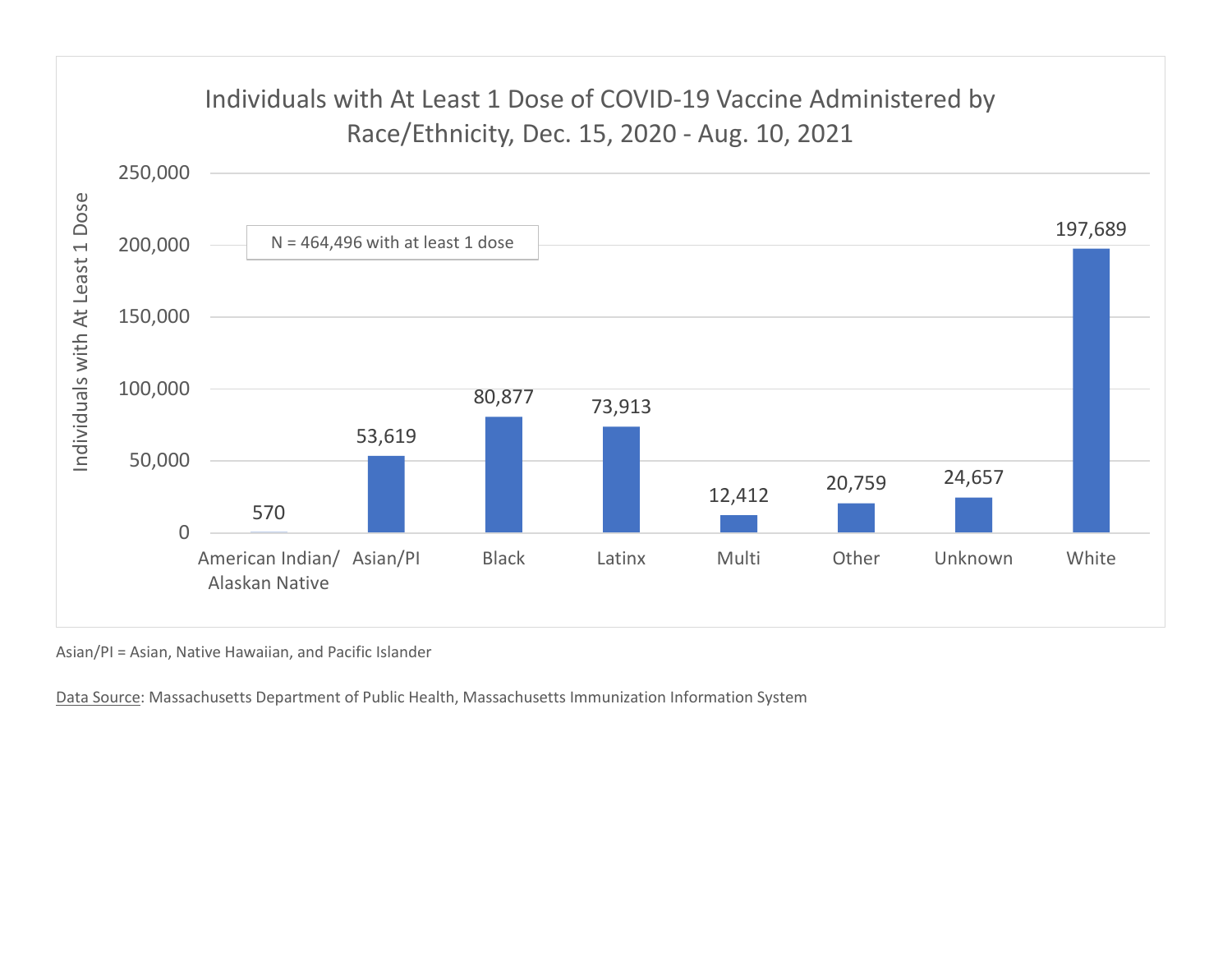

Asian/PI = Asian, Native Hawaiian, and Pacific Islander

\* Varies from Total N of Individuals with At Least 1 Dose (464,496) because data for residents who identify as Multiracial, Other, or Unknown are not included in this chart due to lack of comparable population data.

Percentage of overall Boston population with at least 1 dose = 68.4%.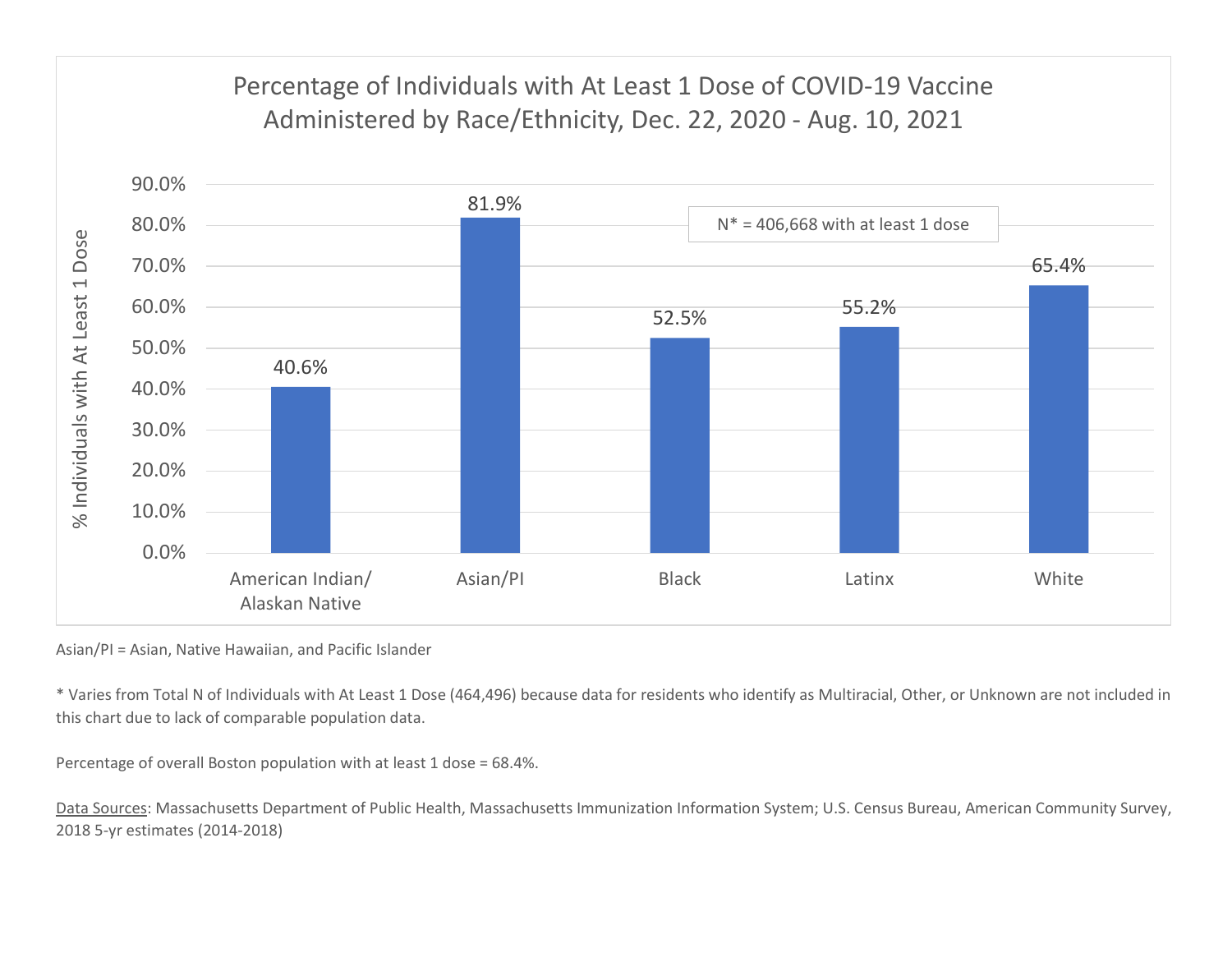

Asian/PI = Asian, Native Hawaiian, and Pacific Islander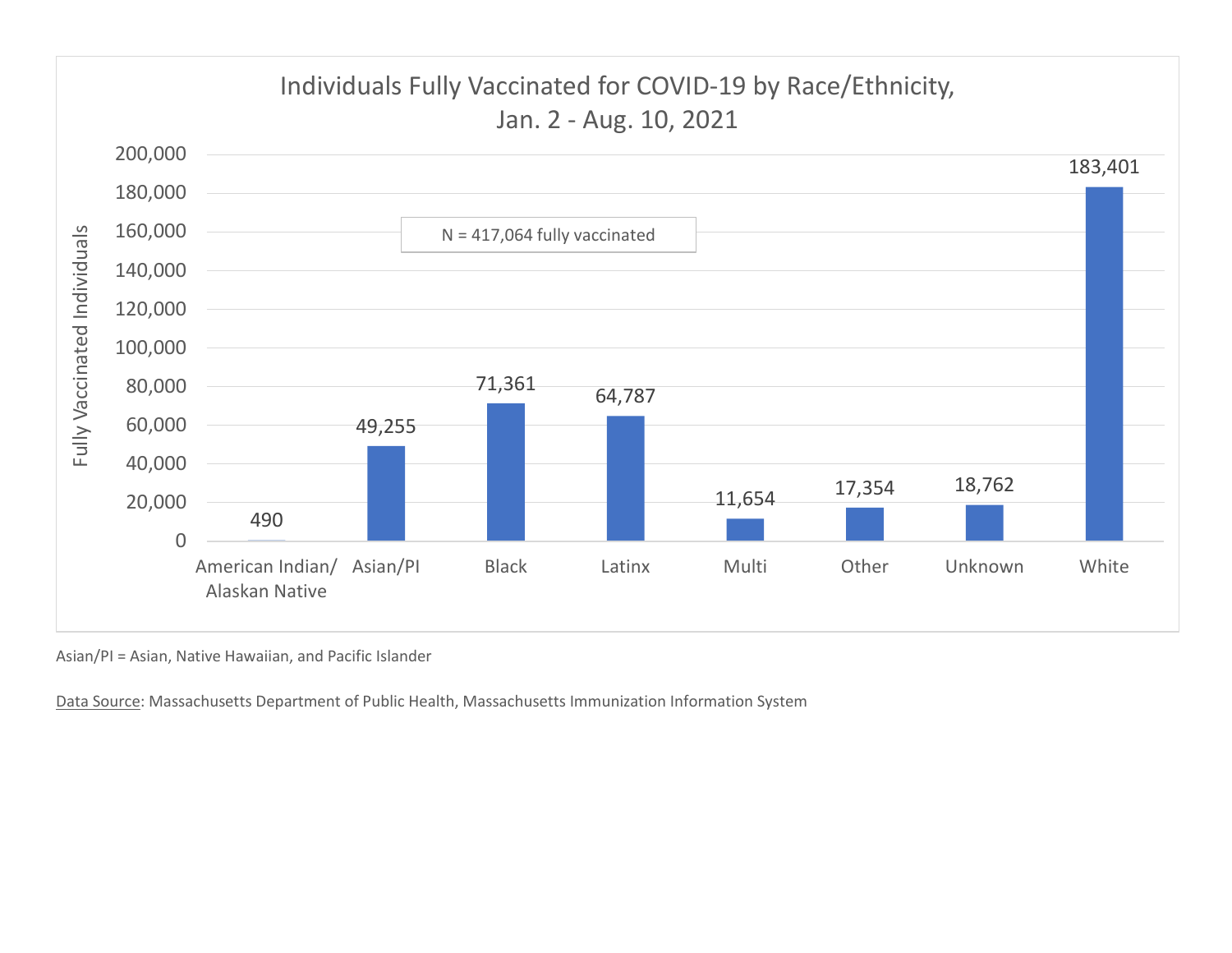

Asian/PI = Asian, Native Hawaiian, and Pacific Islander

\* Varies from Total N of Fully Vaccinated Individuals (417,064) because data for residents who identify as Multiracial, Other, or Unknown are not included in this chart due to lack of comparable population data.

Percentage of overall Boston population fully vaccinated = 61.4%.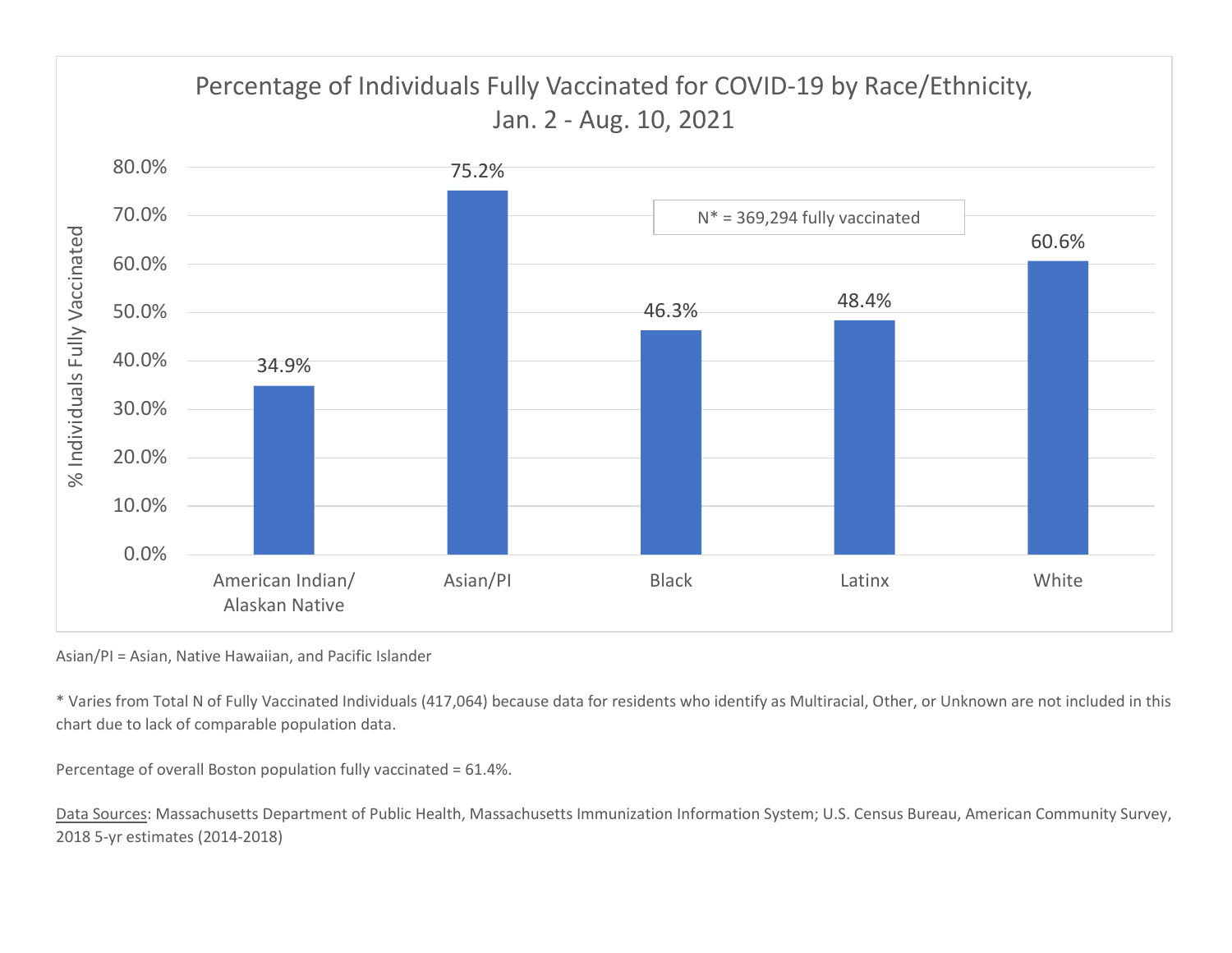

BB/BH/DT/NE/WE = Back Bay/Beacon Hill/Downtown/North End/West End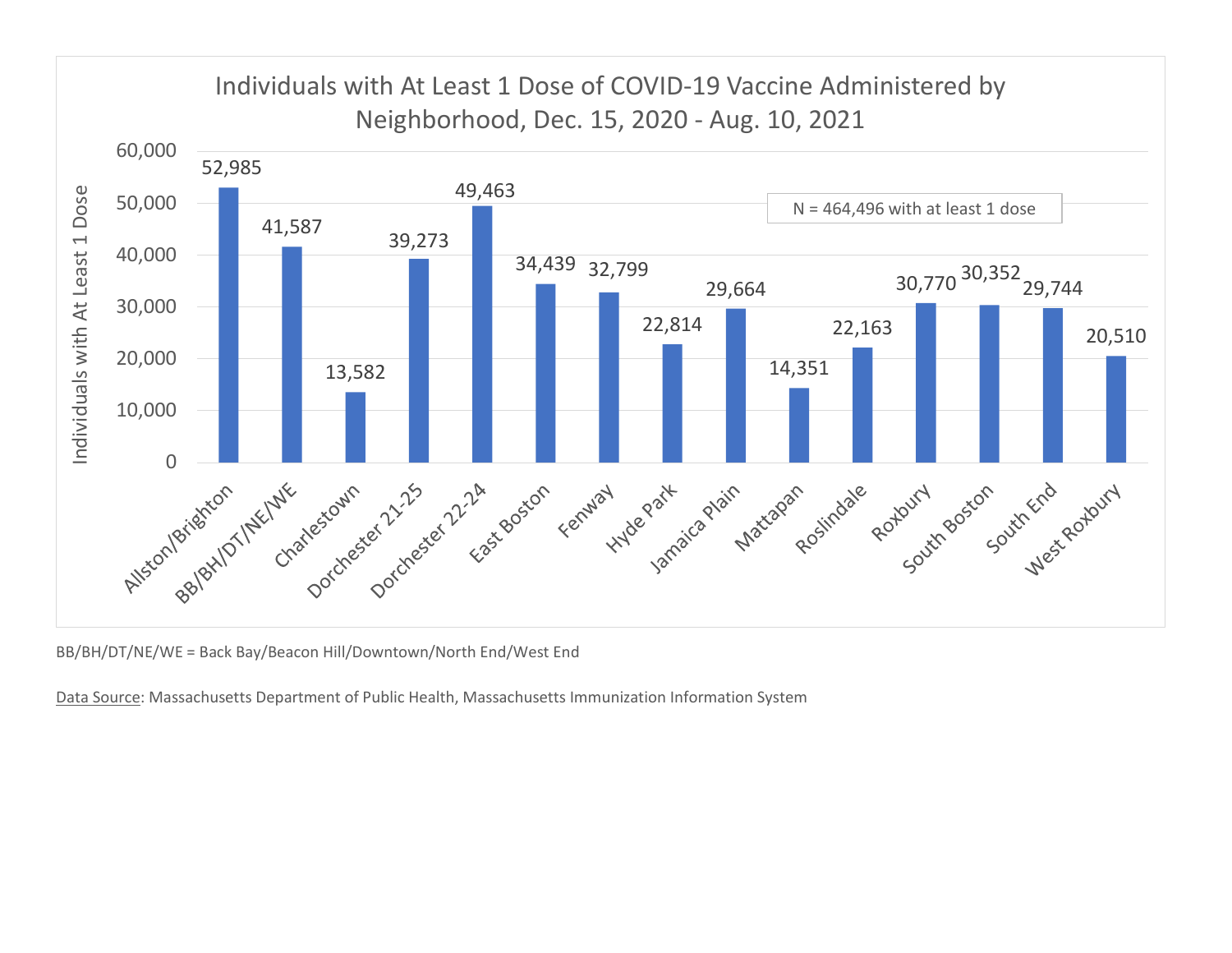

BB/BH/DT/NE/WE = Back Bay/Beacon Hill/Downtown/North End/West End

Percentage of overall Boston population with at least 1 dose = 68.4%.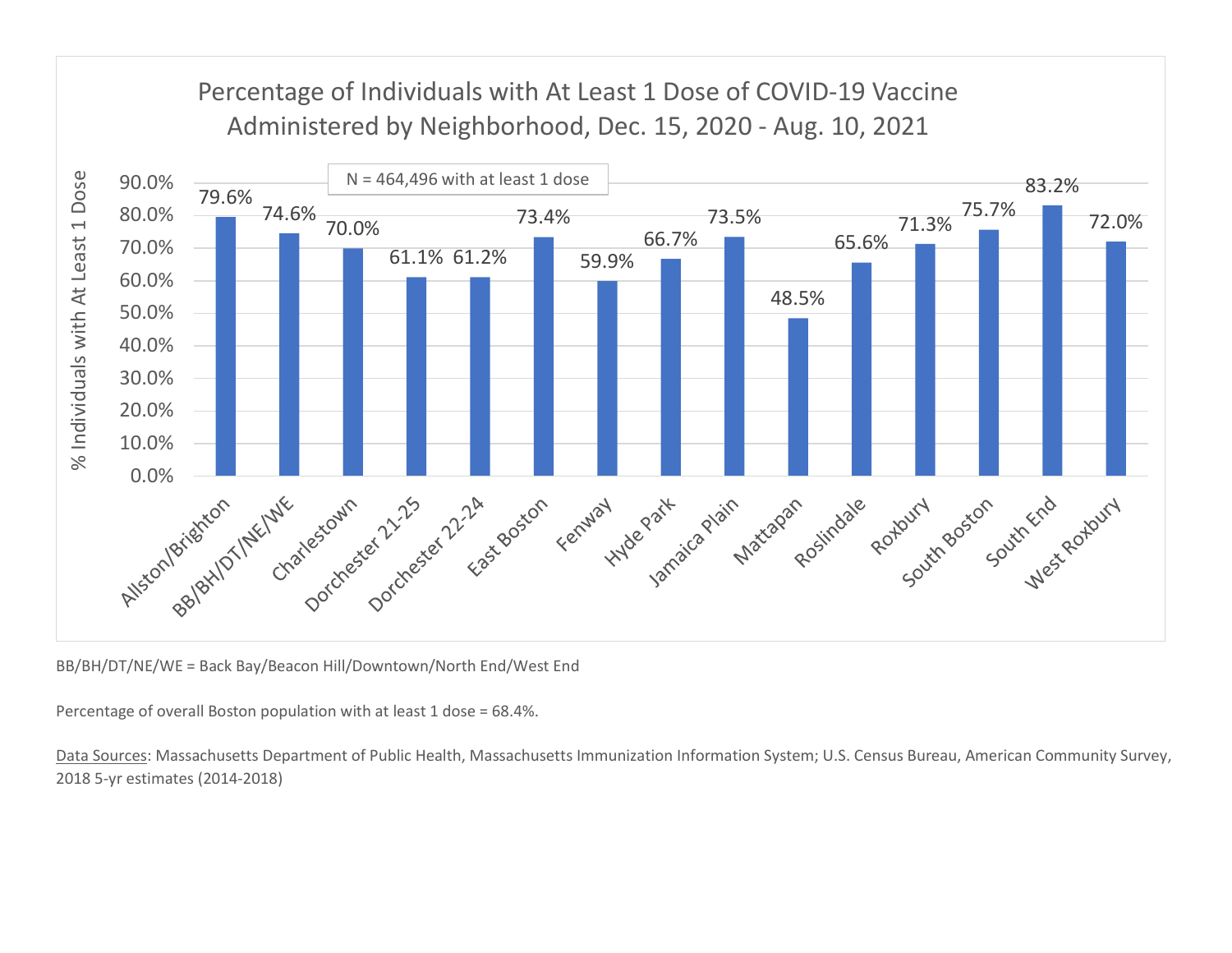

BB/BH/DT/NE/WE = Back Bay/Beacon Hill/Downtown/North End/West End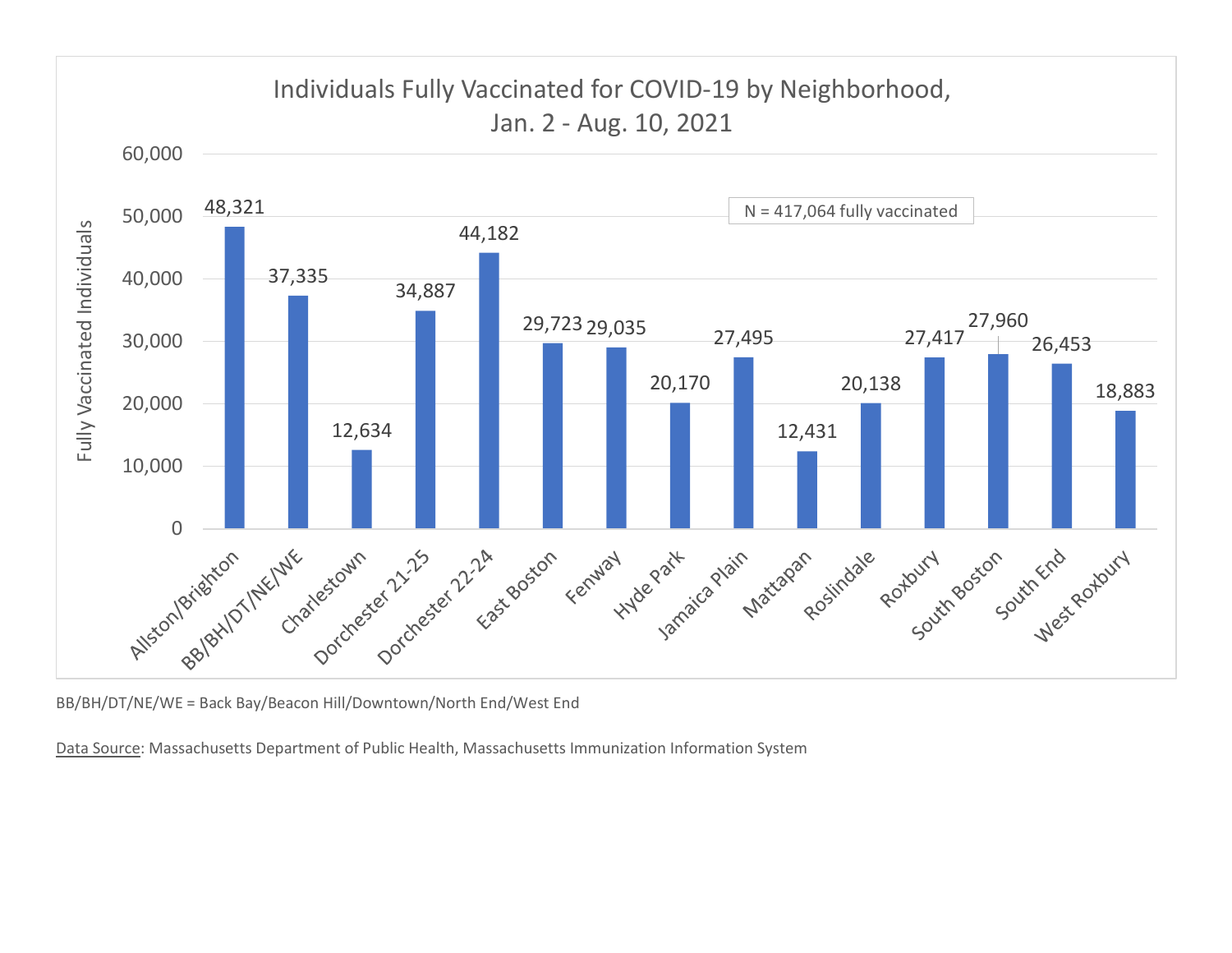

BB/BH/DT/NE/WE = Back Bay/Beacon Hill/Downtown/North End/West End

Percentage of overall Boston population fully vaccinated = 61.4%.